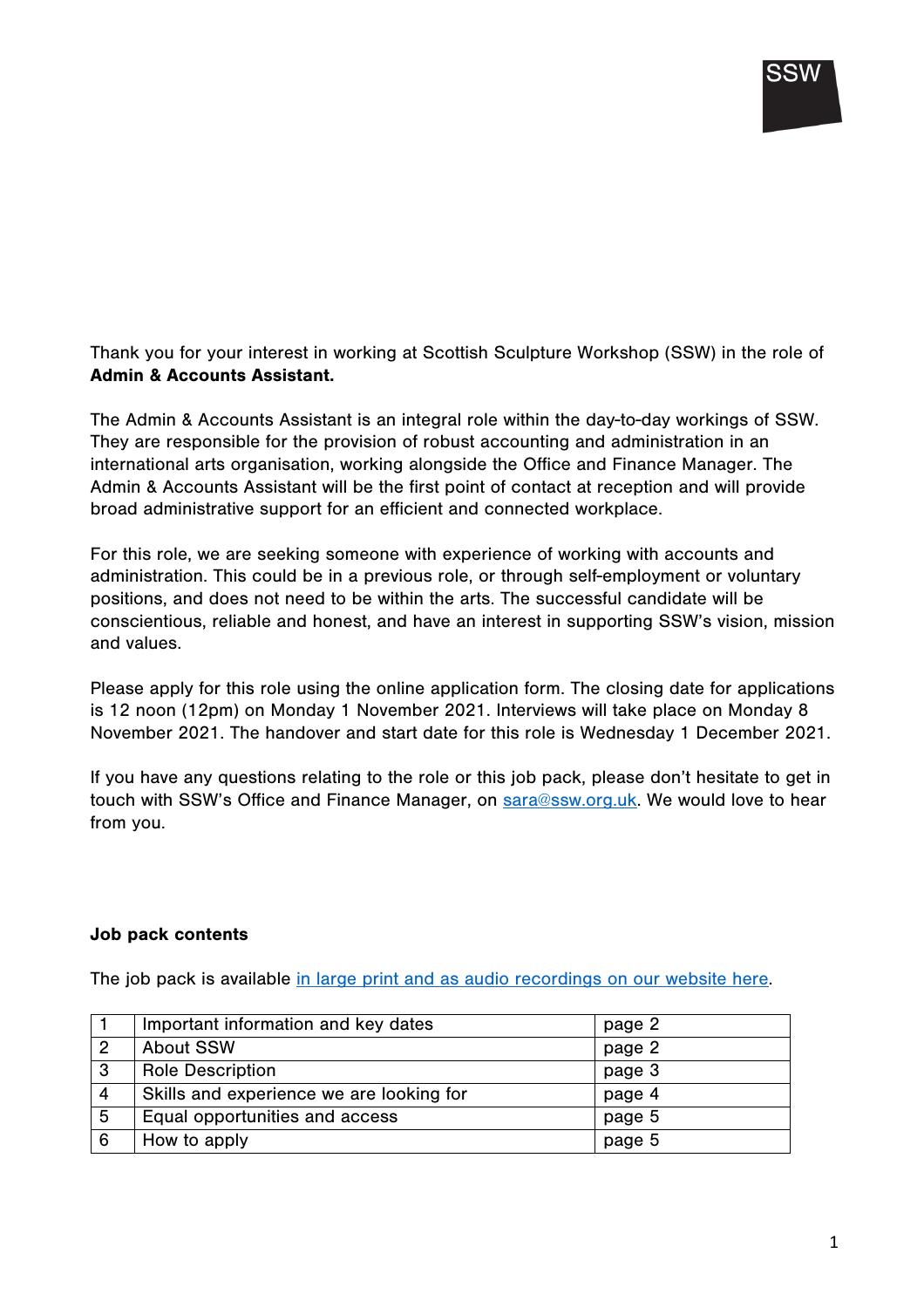### 1. Important Information and key dates

| Role title:       | <b>Admin &amp; Accounts Assistant</b>                                                                                                                                                                                                                                                                                                                                         |
|-------------------|-------------------------------------------------------------------------------------------------------------------------------------------------------------------------------------------------------------------------------------------------------------------------------------------------------------------------------------------------------------------------------|
| Salary:           | £21,000 pro rata $+5%$ pension                                                                                                                                                                                                                                                                                                                                                |
| Hours:            | 22.5 hours per week (0.6 FTE) increasing to 30 hours per week<br>(0.8 FTE) from April 2022, across 5 days                                                                                                                                                                                                                                                                     |
| Holidays:         | 22 f/t days (0.8 FTE) plus 10 bank holidays taken over the winter<br>holiday                                                                                                                                                                                                                                                                                                  |
| Contract:         | 2 years fixed term (initially)                                                                                                                                                                                                                                                                                                                                                |
| Location:         | On site at SSW, Lumsden, Aberdeenshire                                                                                                                                                                                                                                                                                                                                        |
| Responsible to:   | <b>Office &amp; Finance Manager</b>                                                                                                                                                                                                                                                                                                                                           |
| Relocation:       | On site, self-catering accommodation for a fixed period of 3<br>months.                                                                                                                                                                                                                                                                                                       |
| Flexible working: | We are aware that everyone has different commitments in their<br>work and home lives, and we are open to requests for varied<br>working hours. Any requests will be considered taking into<br>account the role requirements, impact on the organisation and<br>work colleagues. We would be happy to discuss this with you if<br>you have any questions prior to application. |

#### Key Dates:

| Monday 1 November 2021, 12pm GMT |
|----------------------------------|
| by Wednesday 3 November 2021     |
| Monday 8 November 2021           |
| Wednesday 1 December 2021        |
|                                  |

## 2. About Scottish Sculpture Workshop (SSW)

SSW is an arts organisation based in Lumsden, Aberdeenshire. Our rural workshops offer artists and local communities access to making facilities supported by expert technicians in ceramics, foundry, forge, casting, wood and metalwork. Throughout our 42 year history, SSW has remained true to our founding ethos of collective making, living and learning.

Our programme and workshops support experimentation, togetherness and hands-on learning. We question the dominant narratives of our location and critically engage with the urgent issues of our time through artist-led projects, residency, open access workshops and international collaboration.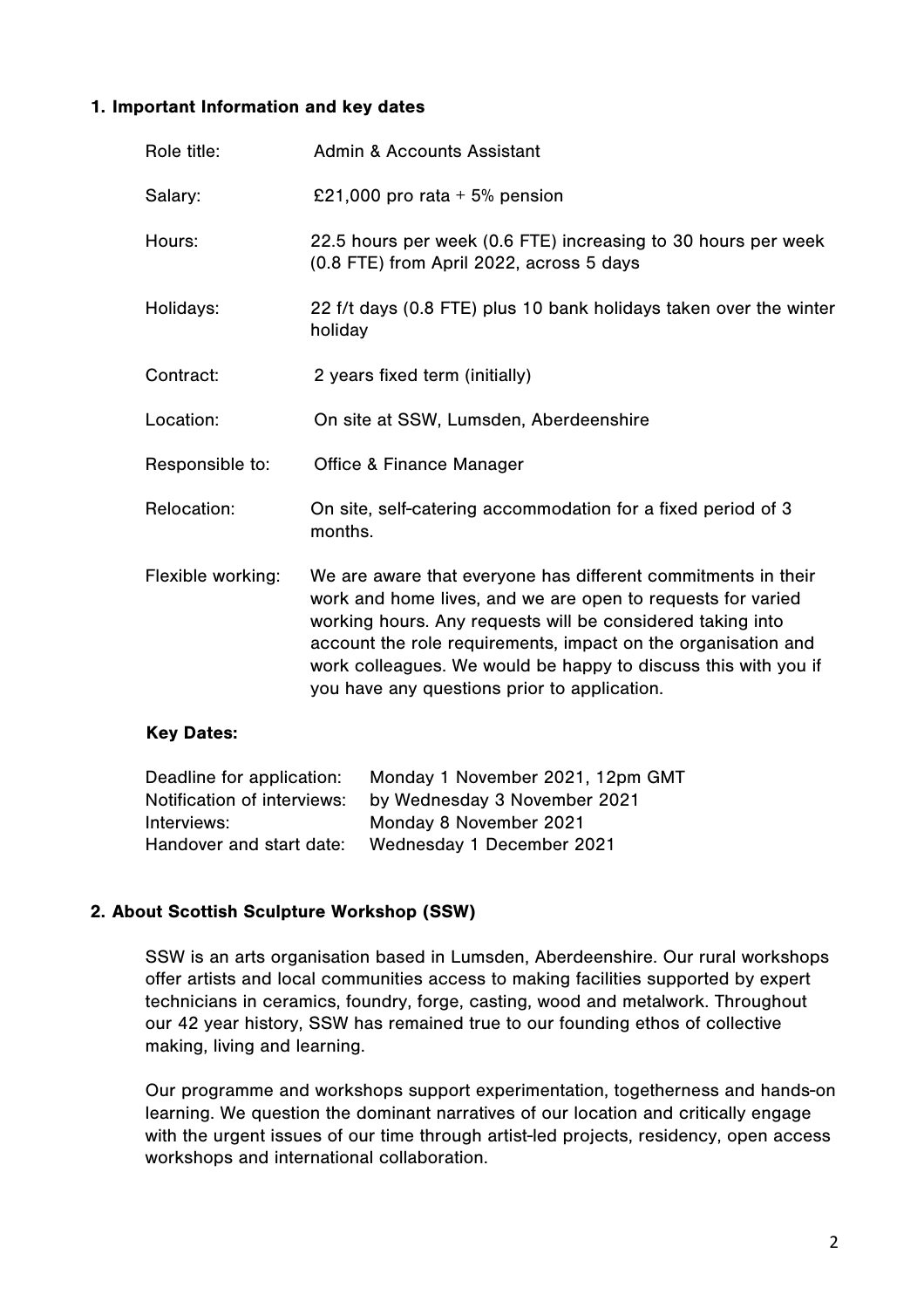We build meaningful connections with the material world and each other.

Read more about our [mission, vision and values on our website.](http://www.ssw.org.uk/about/) 

## 3. Role Description

As the Admin & Accounts Assistant, you will support the SSW staff team and Board and act as the first point of contact to the many communities who use our site, including artists, regular users, local community members and wider stakeholders. You will work closely with the Office and Finance Manager to provide robust accounting and administration for the organisation.

Duties include:

### Administration

- Assist in the smooth running of SSW and provide general administrative support to the staff team as required.
- First point of contact for public enquiries relating to Open Access Residencies, artist commissions and other production/fabrication services. Ensuring that these are dealt with efficiently in dialogue with the wider SSW team. Responsible for issuing costs to potential users and invoicing for services used.
- Co-ordinate the booking, invoicing and communication of Courses participants. Answering queries and issuing joining information in a timely manner. Liaising with technicians and dealing with cancellations.
- Liaise with and monitor the performance of relevant external suppliers including the review and renewal of utilities contracts and material purchases in line with SSW's ethics and environmental policies.
- Compile travel and energy data for the provision of carbon management reporting and other annual reporting.
- Help maintain and manage competent filing systems and document control, archiving and retention, in line with SSW's data protection policy.
- Assist the Office & Finance Manager with the development and implementation of new/revised methods of data management.
- Attend and participate in staff meetings and produce minutes.
- Responsible for co-ordinating Board Meetings, including agendas, travel arrangements, refreshments and IT support, and attending those meetings to produce minutes.
- To be proactive in identifying and developing personal training and professional development needs.
- To actively support SSW's Equalities, Diversity and Inclusion work.
- We are a small team, so you must be willing to pitch in and undertake other duties when necessary, and contribute to a vibrant and caring workplace culture.

## Reception

• The first point of contact for incoming phone and email enquiries. Welcoming visitors, dealing with incoming and outgoing mail and deliveries.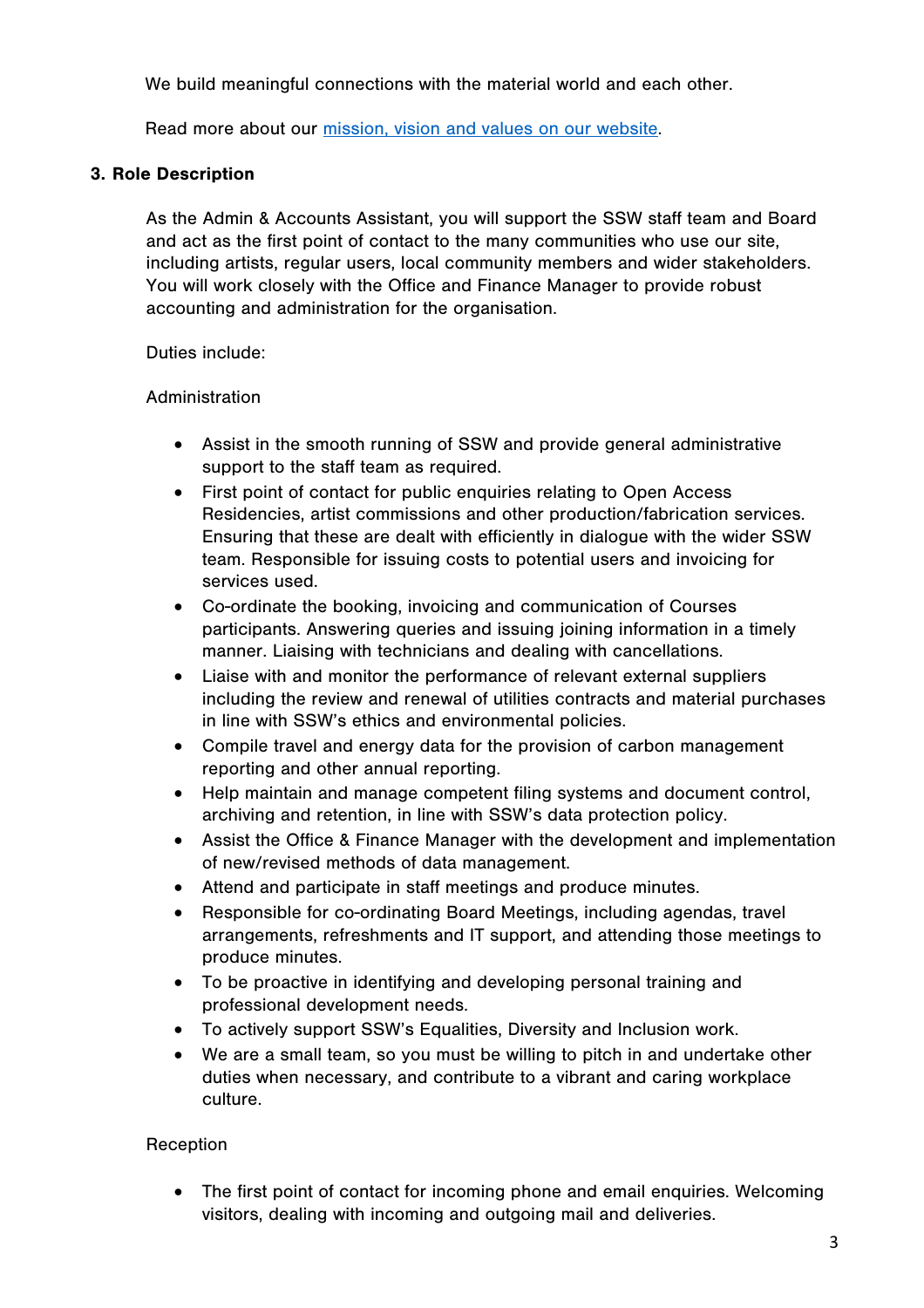- Reception cover during office hours.
- Maintain high quality, professional and courteous relations with all internal and external contacts including, artists, project partners, contractors, service providers and the local community in Lumsden.
- Responsible for updating telecoms provision voicemail, opening hours, closure messages etc.

## Accounting

- Responsible for monthly accounting updates, inputting data for purchase and sales ledgers including VAT partial reclaim calculations, raising sales invoices, processing customer receipts, and preparing monthly bank reconciliations using Sage 50 Cloud Accounts and Microsoft Excel.
- Responsible for monitoring and chasing aged debtors.
- Responsible for ledger management and resolving queries.
- Assist the Office & Finance Manager in accurate financial reporting procedures.
- Responsible for costing and ordering stock, equipment and general supplies. To keep stock records and price lists updated across Sage and iZettle.

All duties should be carried out in line with SSW's Shared Values Statement. SSW reserves the right to vary duties and responsibilities according to the needs of the organisation.

## 4. Skills and experience we are looking for

We value diverse knowledge and experience and recognise that skills and experience can be gained in many contexts, including professional ones such as work, volunteering and/or education, and personal contexts, including hobbies, interests and lived experience. We welcome applications from people from a range of backgrounds, who can demonstrate that their skills and experience match the criteria below:

Experience / Training:

- Experience in a similar role and/or previous accounts, Sage or administrative training. Or;
- Learned 'on the job' experience through self-employment or voluntary roles within the arts, charity or social justice contexts such as committees, co-ops or artist collectives.

Essential skills and abilities:

- Ability to communicate with people from different backgrounds in a warm, clear and concise manner
- Knowledge of accounting and proficient in Sage 50 Cloud Accounts or similar
- Effective written skills and minute taking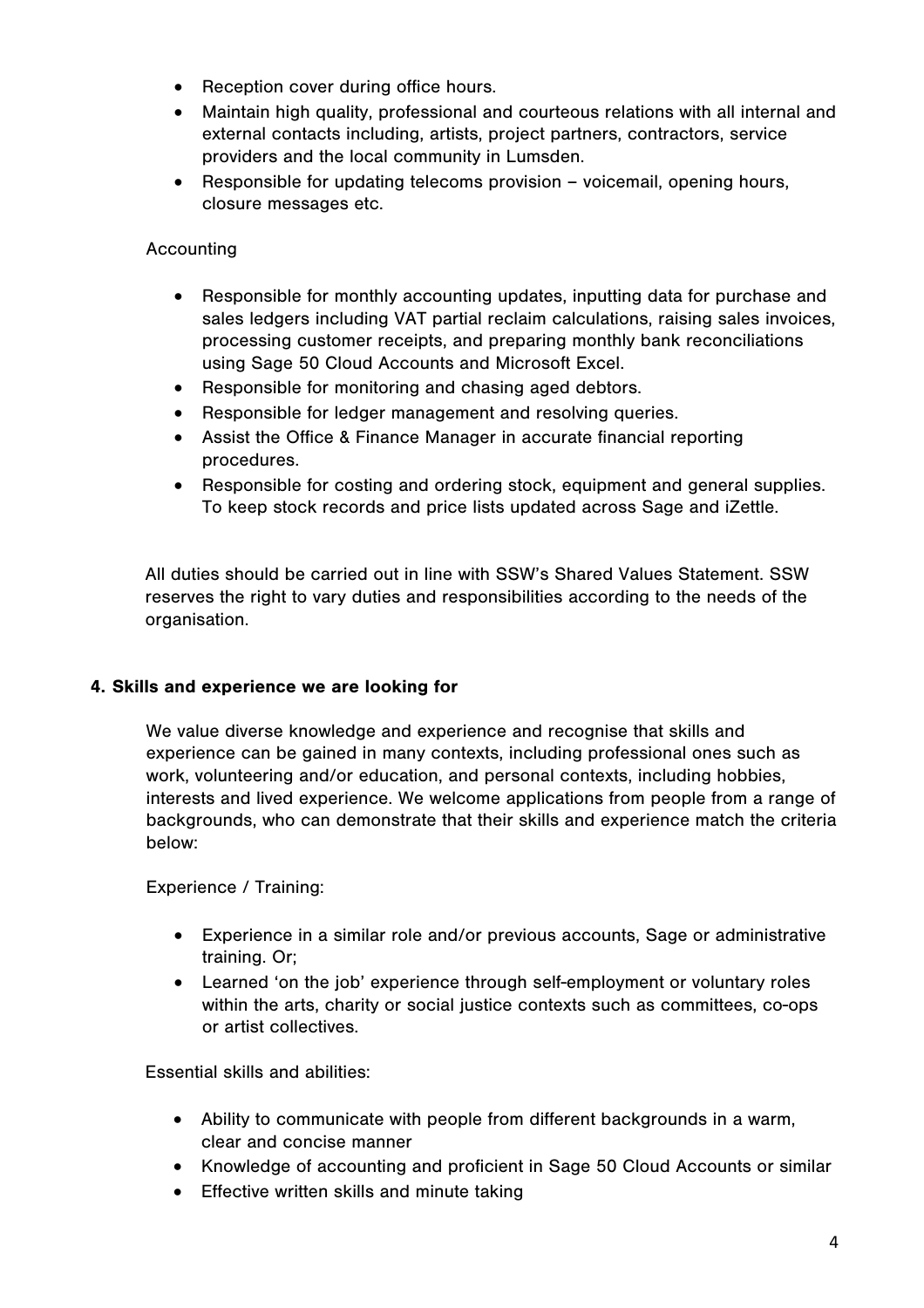- Skilled in organising and planning ahead, with the ability to prioritise your workload and multitask
- Accuracy and close attention to detail throughout all work, in particular with numeracy
- IT literate, including working knowledge of Microsoft Office applications, Google Drive and payment gateways such as iZettle and Stripe.

Desirable skills and abilities:

- Understanding of web and CRM systems
- Familiarity with Data Protection practices, including the GDPR
- Interest in SSW's activities and ethos, with a desire to support our mission, vision and values
- A want to work for the benefit of our communities in Lumsden and the surrounding area, with an understanding of local needs and challenges

Personal attributes:

- Honest, reliable and conscientious
- Comfortable taking ownership of your role and responsibilities
- Enjoy working collectively and constructively as part of a small, busy team
- Willing to work flexibly and respond to competing demands
- Good at problem solving and taking initiative

#### 5. Equal opportunities and access

We recognise the multiple and intersecting barriers many people experience to accessing jobs in the arts, due to their race and/or ethnicity, age, gender, sexual orientation, disability and socio-economic background among other identities.

At SSW we are working to address and dismantle these barriers and actively encourage people who are underrepresented within the staff team to apply for jobs at SSW. This includes people who experience racism, those who are disabled and/or neurodivergent, people who are trans, non-binary and/or queer and people from working class / lower socio-economic backgrounds among other underrepresented and oppressed identities.

If you would like to find out more about our approach to accessibility and equal opportunities at SSW, please contact Programme and Communications Manager, Jenny on jenny@ssw.org.uk.

#### 6. How to apply

The deadline for applications is Monday 1 November 2021, 12 noon (12pm GMT)

The following section is intended to support you to make a strong application, by providing the information we need to best understand how you meet the requirements for the role.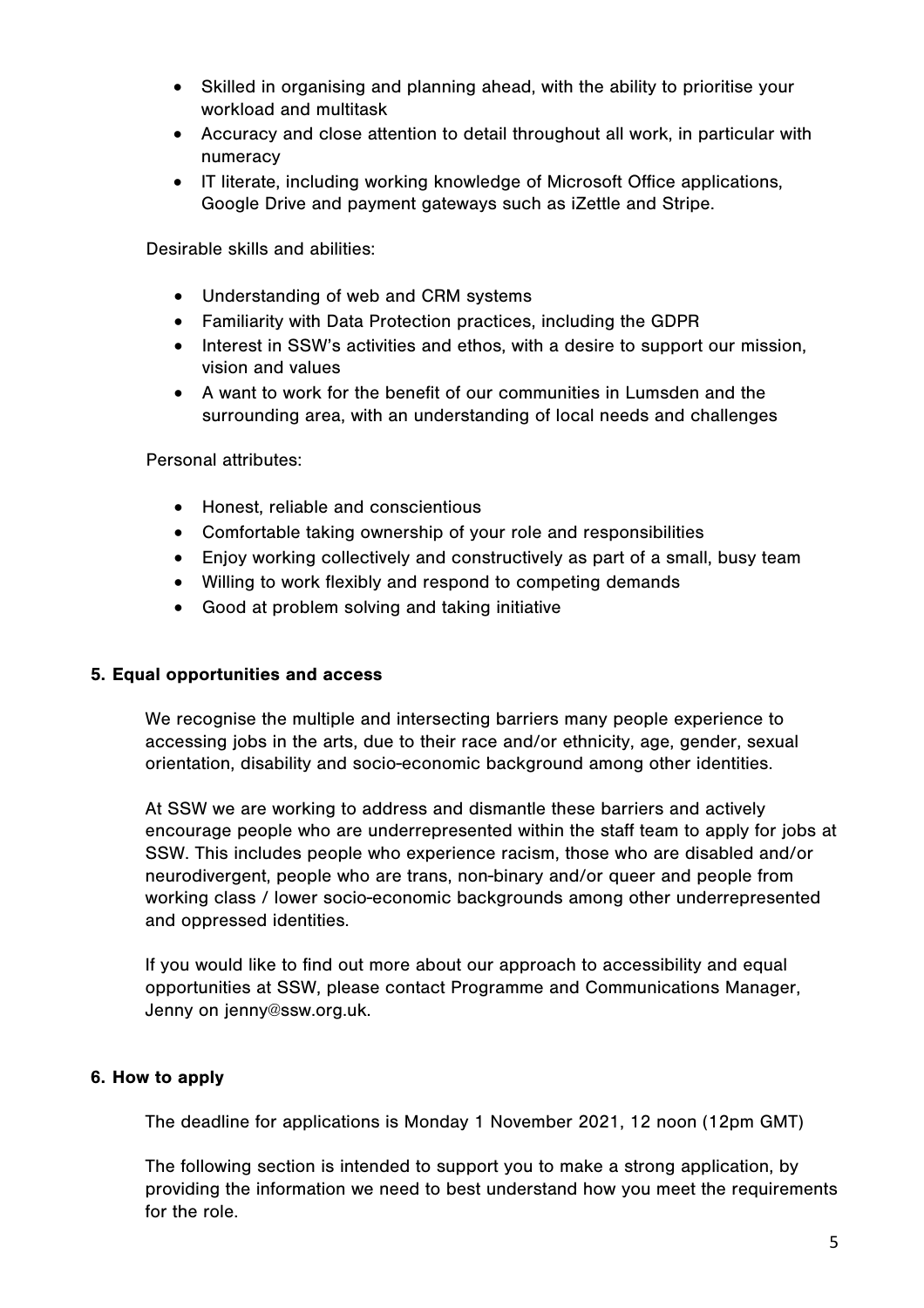Please apply for this role using the online application form. All applications should be submitted in the form of a letter (maximum 800 words/ 2 sides A4). This reflects the skills required for the role.

Please note we are not inviting CVs for this role. Use the letter as an opportunity to tell us about relevant experience and skills to this position.

### Support with making your application

Please contact us at SSW if you have any questions about this role, if you have technical difficulties or you have any access requirements that we can support you with in the application process.

If you would like support in thinking about or articulating how your experiences are transferrable or relevant to this role, you can make a time to speak with one of our team who is not involved in the recruitment process. Please email jenny@ssw.org.uk with your name, phone number and what you would like to discuss and we will arrange a suitable time.

## The questions:

- 1. Your name
- 2. Your pronouns tell us how you like to be referred to, for example they/them, he/him, she/her or any others
- 3. Write a letter to the team at SSW. This is the main part of the application and we have broken down what we would like you to tell us below:
	- a. Tell us what interests you about working at SSW.
		- i. If you are unfamiliar with the organisation it might help to look at our website or arrange to speak with a member of the team (details above) to find out more about what we do.
	- b. Tell us why you think you are a good match for the skills, experience and personal attributes we are looking for. You can tell us about things that relate to your work or life experience.
		- i. Look at the job description. Tell us about experience relevant to the role and try to give us examples.
		- ii. Think about each of the points in the skills and experience section and give us examples of when you have used or learned each of these things.
		- iii. Think about each of the points in the personal attributes section and tell us how you match these. Again, try to give us examples.
- 4. Please share the names and contact details of two people who can offer references for you. References will only be sought after the job has been offered.
	- a. One person should be your most recent employer (if applicable).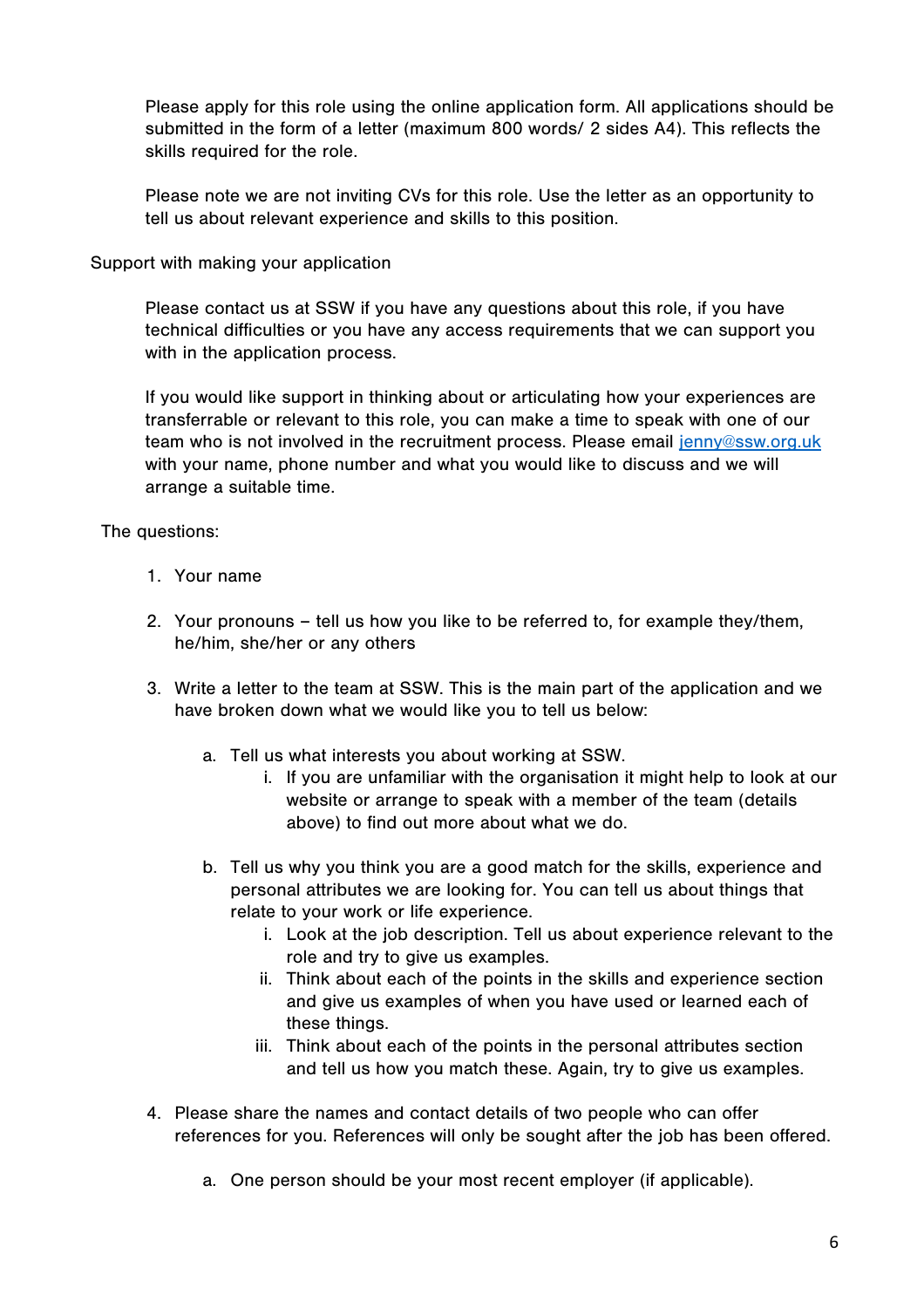- b. The other person should be someone who knows you through education, employment, volunteering or personal interests, not someone related to you or a close friend. Think of someone who has worked with you doing something relevant to this role. Remember to ask this person if they are happy to be your reference.
- 5. Equal opportunities questions Please complete these questions, as the answers to the questions help us learn who is engaging with this process and who is underrepresented in the organisation. Answers to these questions are anonymous and treated confidentially.

### Selection process

The applications will be read by two members of the SSW team. When we review the applications we will consider the case made against the required skills, experience and personal attributes for this role.

### Interviews

Interviews for this role will take place on Monday 8 November 2021. If you are shortlisted we will contact you to invite you for interview by Wednesday 3 November 2021.

If you are local to SSW we will invite you to an in-person interview on site at SSW. If you are further away or have commitments that make it difficult for you to travel to SSW for an interview, we will arrange a remote interview using Zoom. The format of the interview will not affect the decision-making process. Interviews will be with Sara Gallie, Office and Finance Manager, and Sam Trotman, Director. Please advise in advance if you are unable to travel to SSW.

At this point we will want to hear more about the experience and skills you refer to in your application. We will ask some scenario-based questions to understand how you work and the experience you would bring to the role. We will provide you with the questions beforehand so you can think about what you would like to tell us. We will also ask you to think of some questions for us. We will speak with each person for 30 minutes maximum.

We have a budget available to support reasonable access needs for the interviews if required. This could include, but is not limited to, digital adjustments such as captioning or childcare costs, among other options. We will work with each person participating in an interview on a case-by-case basis to support your needs as much as possible.

#### Outcome

The outcome of the selection process will be confirmed by Wednesday 10 November 2021. We will offer written feedback for interviewed applicants. If you would like feedback at this stage please request it by Monday 15 November.